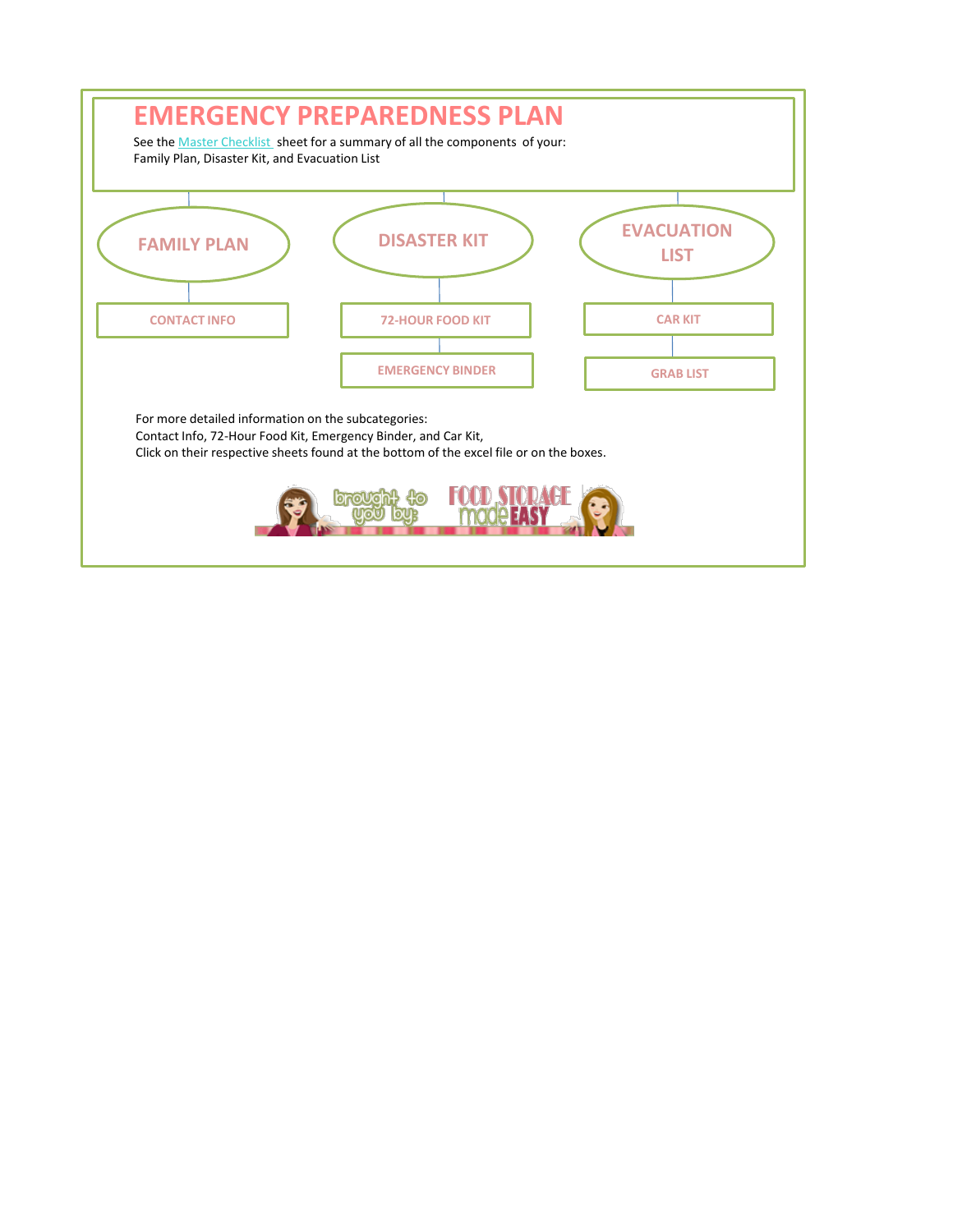# **Emergency Preparedness Plan - Master Checklist**

## **Family Emergency Plan:**

□ CONTACT INFORMATION (For full list click here)

□ meet with family members to discuss how to respond to the dangers of fire, severe weather, earthquakes, and other emergencies.

□ find the safe spots in your home for each type of disaster

□ discuss what to do about power outages and injuries

□ draw a floor plan of your home and mark two escape routes from each route

□ post emergency phone numbers near telephones

□ teach children how and when to call 911, police, and fire

□ instruct family members to turn on the radio for information

□ pick one out-of-state and one local friend/family member to call in a disaster

□ teach children the phone numbers

□ pick two reunion locations, one right outside of your home, and one away from your neighborhood in case you cannot return

□ take a basic first aid and CPR class

### **Disaster Supplies Kit: (including 72-Hour Food Kit & Emergency Binder)**

□ 72-HOUR FOOD KIT (For full list click here)

□ EMERGENCY BINDER (For full list click here)

□ supply of water (one gallon per person per day)

□ first aid kit and prescription medications

□ extra pair of glasses, or contact solution

□ credit cards and cash

□ change of clothes and sturdy shoes

□ battery powered radio, and extra batteries

□ blankets or sleeping bags, rain poncho, body warmer, glow stick, tarp to make a tent

□ list of emergency plan contact info

□ booster cables for car, car shovel, rope, N95 dust mask, working gloves

□ flashlight with batteries, or hand-crank flashlight

□ wind/waterproof matches, and candle, plastic trash bags

□ personal hygiene products (baby stuff, soap, tooth care, toilet paper, hair ties, wet wipes)

□ games, books, hard candy, toys

□ tire repair kit and pump, duct tape, swiss army knife, maps of surrounding areas, sewing kit, blank CD or SOS for signaling for help, whistle, multi-purpose tool (screwdriver, knife, saw, pliers, can opener etc), PowerCap (baseball type hat with built in headlights)

NOTE: Keep this kit in an easily accessible place in your home in case of evacuation

**Evacuation List:**

□ CAR KIT (For full list click here)

□ GRAB LIST (For full list click here)

 $\Box$  listen to a battery powered radio for the location of emergency shelters

□ make arrangements for pets

□ wear protective clothing and sturdy shoes

□ take your disaster supplies kit

□ lock your house

□ use travel routes specified by local officials

□ shut off water, gas, and electricity

□ let others know when you left and where you are going

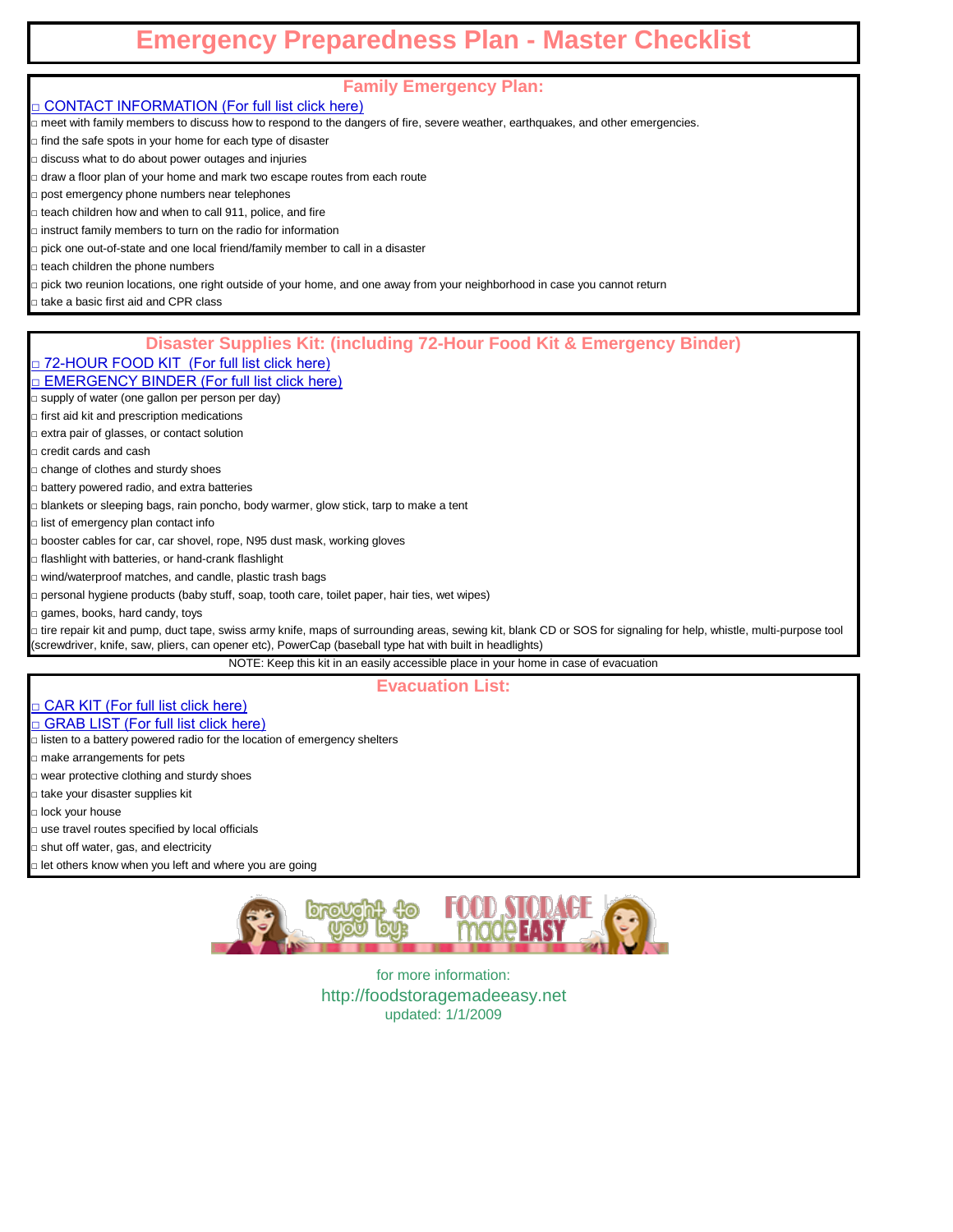#### **Emergency Contact Information**

## **Out-of-State-Contact:**

Name: City: Telephone:

# **Local Contact:**

Name: Telephone:

## **Nearest Relative:**

Name: City:

Telephone:

## **Family Work Numbers:**

Mother: Father: Other:

## **Emergency Telephone Numbers:**

Police Department: Fire Department: Hopsital:

## **Family Physicians:**

Name: Telephone: Name: Telephone:

#### **Reunion Locations:**

Right outside home: Address: Away from home: Address: Telephone: Route to try first: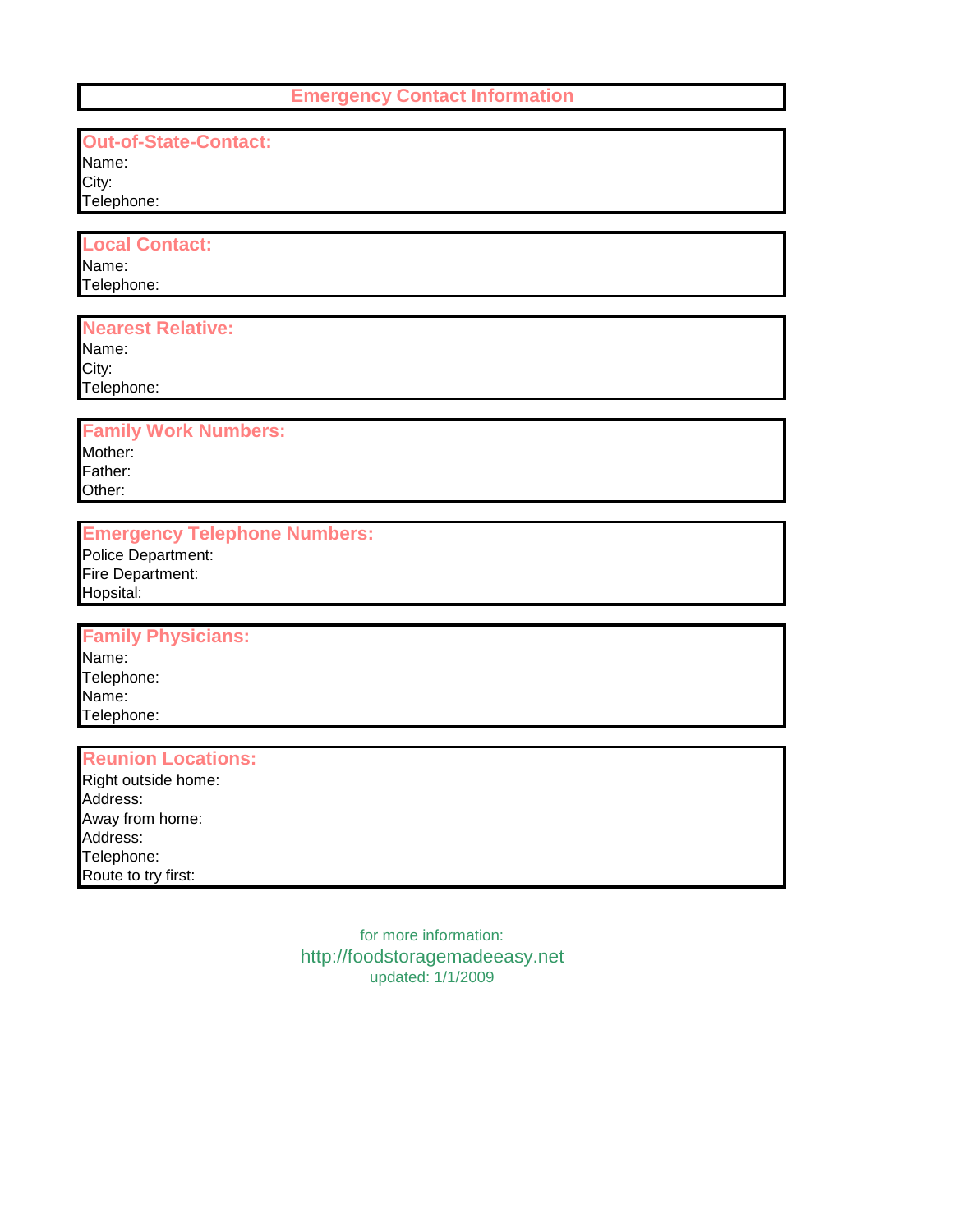| <b>Food Item</b>                                |             | # per Kit   # of Kits Total # |  |
|-------------------------------------------------|-------------|-------------------------------|--|
| Tang (1/4 cup each serving)                     | 2 servings  |                               |  |
| instant oatmeal                                 | 2 packets   |                               |  |
| granola bars                                    | 2           |                               |  |
| cocoa mix (1/4 cup each)                        | 2 servings  |                               |  |
| single serving stew or pasta with "pop top" lid | 1           |                               |  |
| gum                                             | 10 sticks   |                               |  |
| jolly rancher candy                             | 9 pieces    |                               |  |
| beanie weenies with "pop top" lid               | 1 can       |                               |  |
| .5 oz fruit roll-ups                            | 3           |                               |  |
| single serving Lipton Noodles                   | 2 envelopes |                               |  |
| 1 oz. package raisins                           | 1 package   |                               |  |
| 1 oz. package beef jerky                        | 2 packages  |                               |  |
| plastic spoons                                  | 3           |                               |  |
| matches                                         | 1 package   |                               |  |
| snack-size zip lock bags for Tang and cocoa     | 4 baggies   |                               |  |
| clear packing tape to close                     | ΝA          |                               |  |
| wing stove                                      |             |                               |  |
| fuel pellets                                    | 3 packages  |                               |  |

**72-Hour Food Kit** [\\*visit http://foodstoragemadeeasy.net fo](http://foodstoragemadeeasy.net/2008/06/13/how-to-make-a-72-hour-kit/)r more details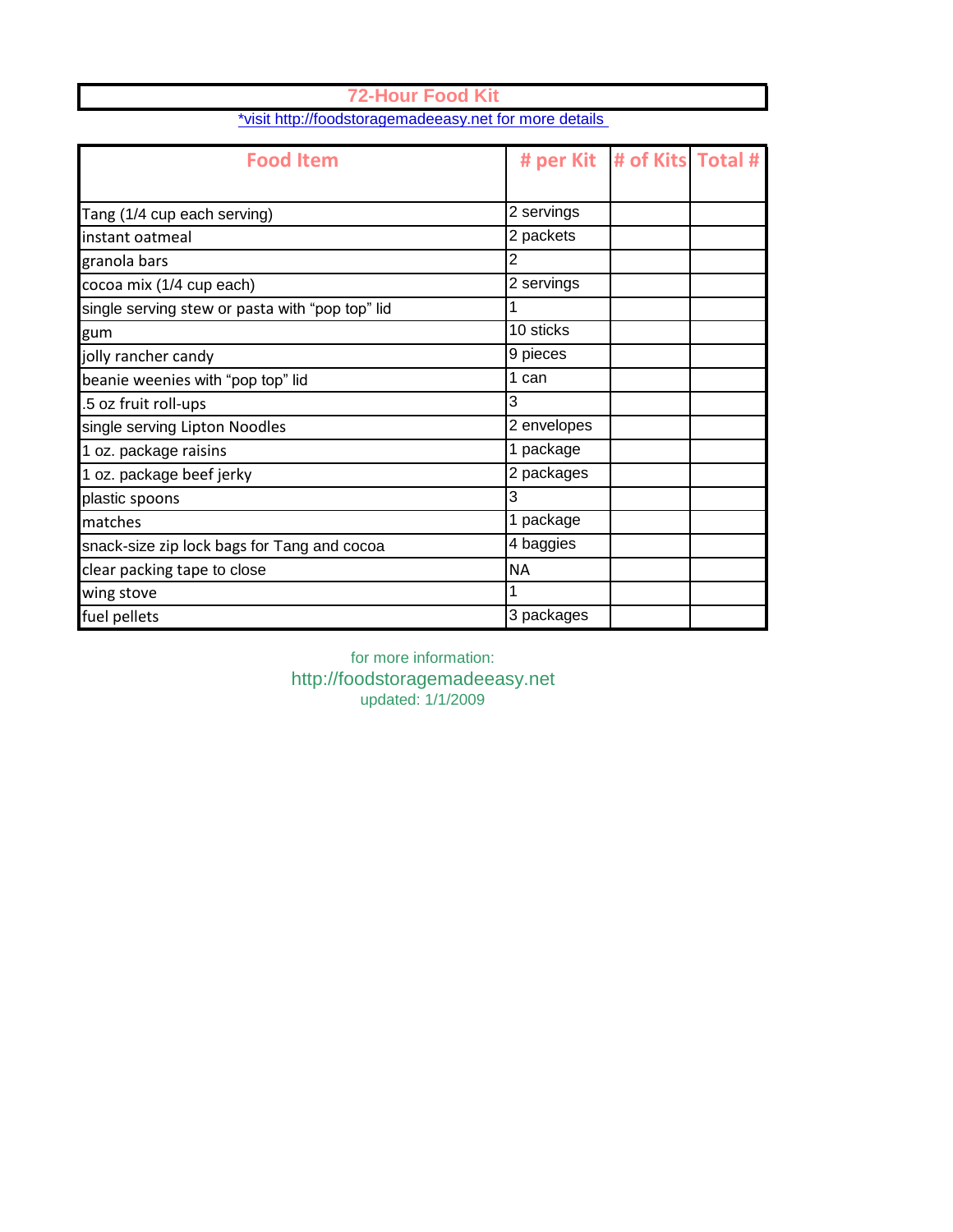# **Emergency Binder**

| <b>Contents:</b>                                             |  |  |  |  |
|--------------------------------------------------------------|--|--|--|--|
| $\Box$ birth certificates                                    |  |  |  |  |
| $\Box$ passports                                             |  |  |  |  |
| $\Box$ social security cards                                 |  |  |  |  |
| $\Box$ copies of your credit cards front and back            |  |  |  |  |
| $\Box$ homeowners insurance policy                           |  |  |  |  |
| $\Box$ auto insurance policy                                 |  |  |  |  |
| $\Box$ life insurance policy                                 |  |  |  |  |
| $\Box$ bank statements                                       |  |  |  |  |
| $\sqcap$ retirement statements                               |  |  |  |  |
| $\Box$ *internet passwords (banking, personal, work etc)     |  |  |  |  |
| $\Box$ immunization records                                  |  |  |  |  |
| $\Box$ utility statements                                    |  |  |  |  |
| $\Box$ utility statements                                    |  |  |  |  |
| $\Box$ work/tax documents that would be difficult to replace |  |  |  |  |
| $\Box$ CASH - keep a variety of small bills on hand          |  |  |  |  |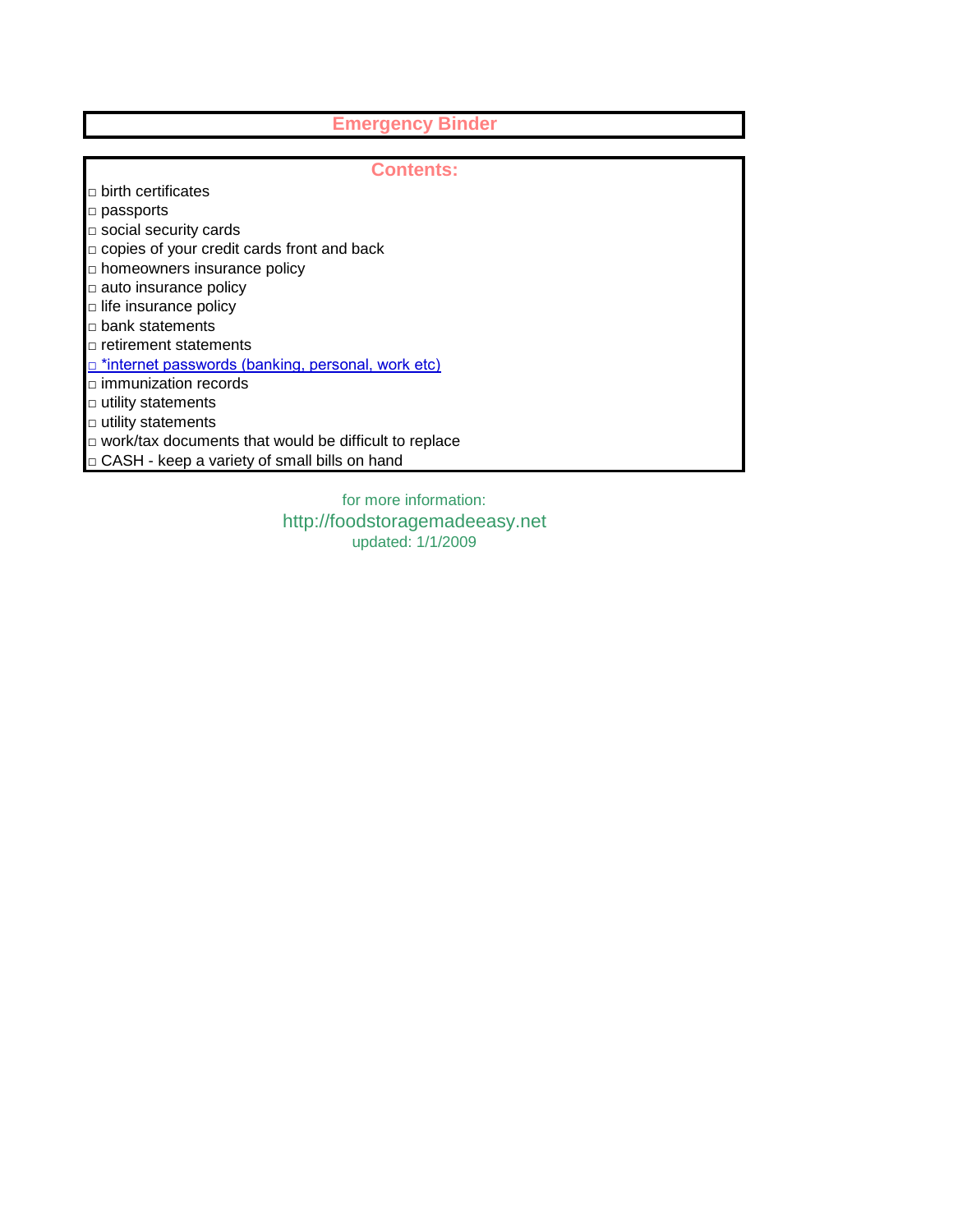### **Car Kit**

#### **Contents:**

- □ Water (a case of bottles would be excellent)
- □ 72 hour kit food, high calorie meal bars, or other snacks
- $\Box$  Cash (\$20-30 in small bills and include some change)
- □ Diapers/Wipes if you have kids
- □ Emergency blankets/hand warmers (or an old spare comforter)
- □ Jumper cables
- □ Car shovel/pick
- □ Pocket knife
- □ First aid kit
- □ Radio
- □ Package of batteries (for flashlight and radio)
- □ Toilet paper roll
- □ Spare clothes for small children
- □ Coffee can heater

\*NOTE: Some of these items are also in the Disaster Kit Feel free to decide whether your keep these items in your car or kit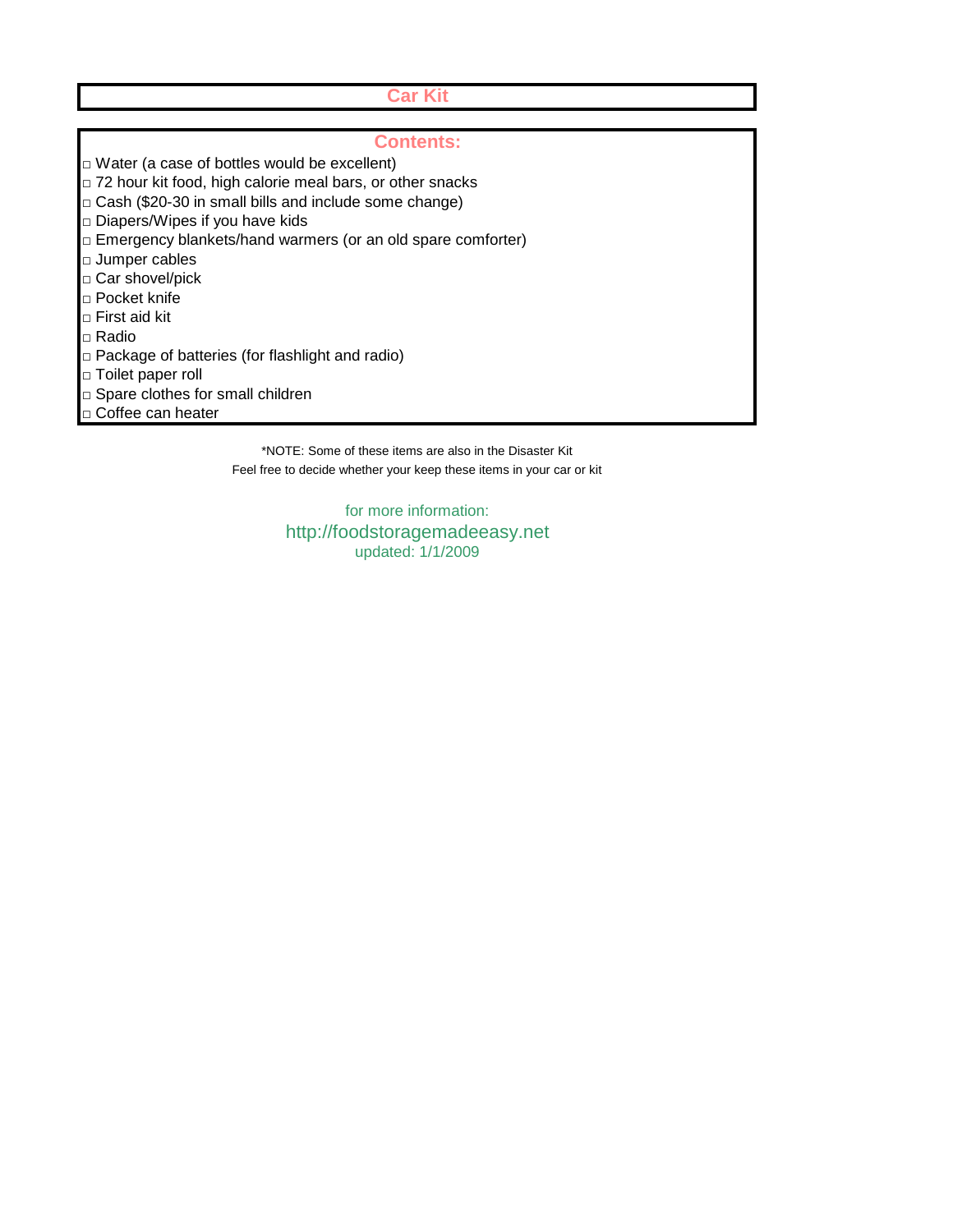**List of things to Grab in Evacuation Contents:** □ □  $\Box$ □ □ □ □ □ □ □ □ □ □ □ □ □ □ □ □ □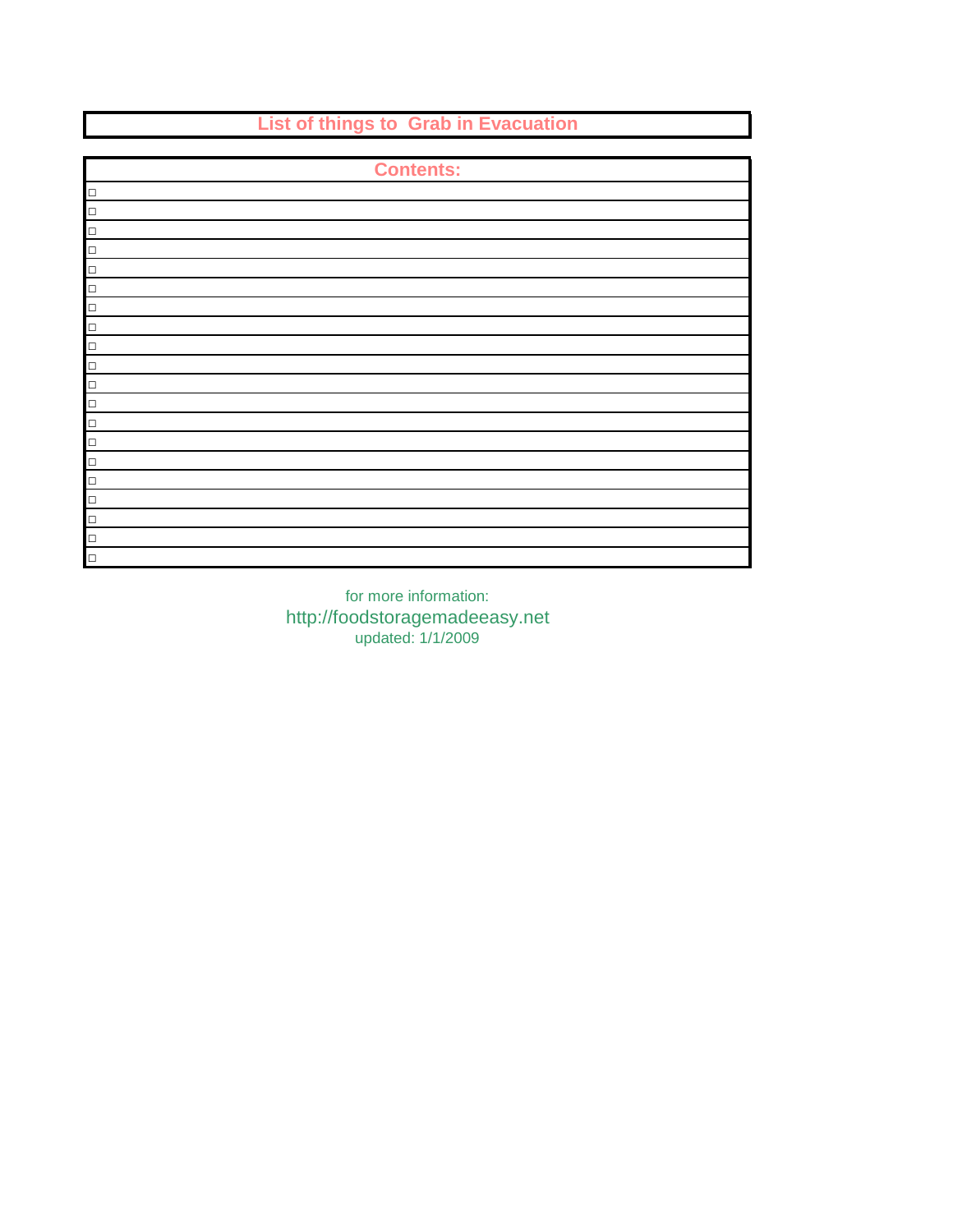| <b>Website</b> | User Id | <b>Password</b> Other |  |  |  |
|----------------|---------|-----------------------|--|--|--|
|                |         |                       |  |  |  |
|                |         |                       |  |  |  |
|                |         |                       |  |  |  |
|                |         |                       |  |  |  |
|                |         |                       |  |  |  |
|                |         |                       |  |  |  |
|                |         |                       |  |  |  |
|                |         |                       |  |  |  |
|                |         |                       |  |  |  |
|                |         |                       |  |  |  |
|                |         |                       |  |  |  |
|                |         |                       |  |  |  |
|                |         |                       |  |  |  |
|                |         |                       |  |  |  |
|                |         |                       |  |  |  |
|                |         |                       |  |  |  |
|                |         |                       |  |  |  |
|                |         |                       |  |  |  |
|                |         |                       |  |  |  |
|                |         |                       |  |  |  |
|                |         |                       |  |  |  |
|                |         |                       |  |  |  |
|                |         |                       |  |  |  |
|                |         |                       |  |  |  |
|                |         |                       |  |  |  |
|                |         |                       |  |  |  |
|                |         |                       |  |  |  |
|                |         |                       |  |  |  |
|                |         |                       |  |  |  |
|                |         |                       |  |  |  |
|                |         |                       |  |  |  |
|                |         |                       |  |  |  |
|                |         |                       |  |  |  |
|                |         |                       |  |  |  |
|                |         |                       |  |  |  |
|                |         |                       |  |  |  |
|                |         |                       |  |  |  |
|                |         |                       |  |  |  |
|                |         |                       |  |  |  |
|                |         |                       |  |  |  |
|                |         |                       |  |  |  |
|                |         |                       |  |  |  |
|                |         |                       |  |  |  |
|                |         |                       |  |  |  |

**Internet Passwords - BONUS sheet for you**

for more information: http://foodstoragemadeeasy.net